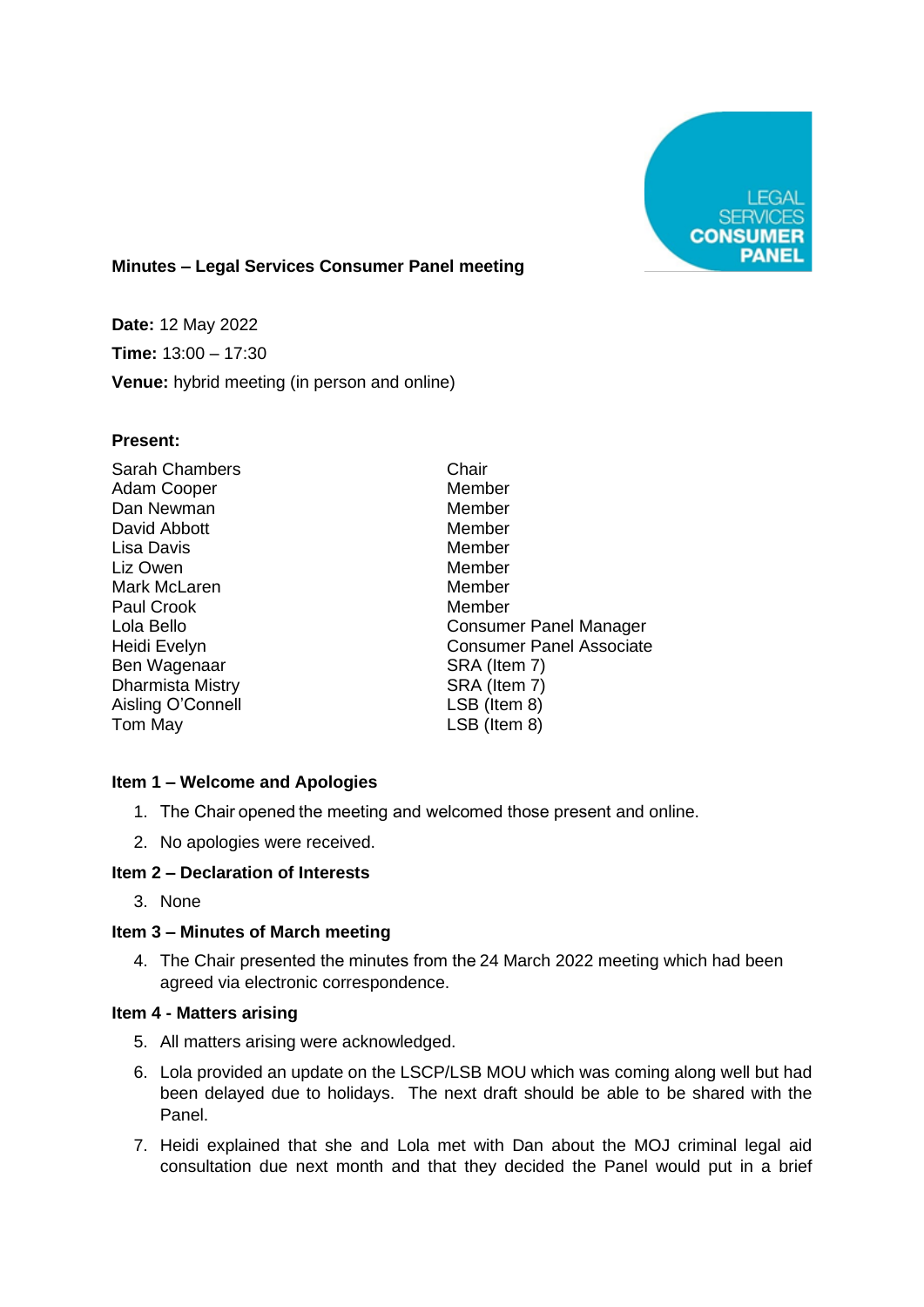response outlining the perspective of legal services consumers rather than answering the technical questions.

#### **Item 5 – Chair's report and members' updates**

- 8. The Chair updated the Panel on the meetings she had since she wrote her report including a lunch with the Sole Practitioners Group. It would be useful to have Joanna Connelly of the Sole Practitioners Group talk to the Panel about insurance and compensation issues.
- 9. The Vice President of the Law Society should come to a Panel meeting, preferably before she starts her term as President so the Panel may discuss her agenda.
- 10. The Chair also updated the Panel on her attendance at the BSI launch of their practical consumer vulnerability standards. She also met with Frances Harrison, a former Panel member, who reminded her that the Panel had an excellent consultant work on vulnerability research previously who may be useful again. The Chair would want to be very involved in the work being done on vulnerability. The Panel had provided strong suggestions before but the LSB did not take them all on.
- 11. There was a discussion about the positive findings in the qualitative research on ethnic minority consumers and also in the Tracker Survey. However, the quantitative findings are caveated by the slightly younger Panel being surveyed by the new research company. Liz felt that we can still be reasonably confident that the results are also consistent with the changes we saw last year in how people were shopping around more during the pandemic. It is also noticeable that satisfaction and other factors are also increasing which is consistent with increased shopping around and better outcomes for the whole consumer journey. And while the qualitative research findings are not surprising, they do present an opportunity to interest others into doing further research in this area. But the Panel will have to consider how to communicate these pieces of research and then seek Paul N.'s input. Many Panel members felt it may be useful to release the qualitative piece as a stand alone research project separately from the Tracker Survey. Adam felt that the individual stories will bring the Tracker survey to life for use in all our work.
- 12.Some Panel members had read parts of Professor Mayson's new update on legal services and felt that it would have some important implications to be discussed when he comes to talk to the Panel at the June Panel meeting.

## **Item 6 – Project updates and consultation responses**

- 13. The Panel noted the consultation responses that were submitted and progress on the Panel's projects.
- 14. Lola, Heidi, Adam and Mark travelled to Birmingham for the SRA Senior Leadership Away Day to make a presentation on monitoring, evaluation and segmentation. They felt it was a great atmosphere and all participants were very thoughtful and engaged. The monitoring and evaluation discussion was mostly well received and there were positive and considered discussions during their interactive small group session addressing how the segmentation research could be used.
- 15. The presenters who followed were the two professors from Bayes Business School explaining the extensive research project they are doing on legal services consumer segmentation, involving both quantitative and qualitative research, for the SRA. They said the Tracker Survey had inspired them. Consequently, they were very keen to talk to the Panel and Adam thought it would be very useful to engage with them early on to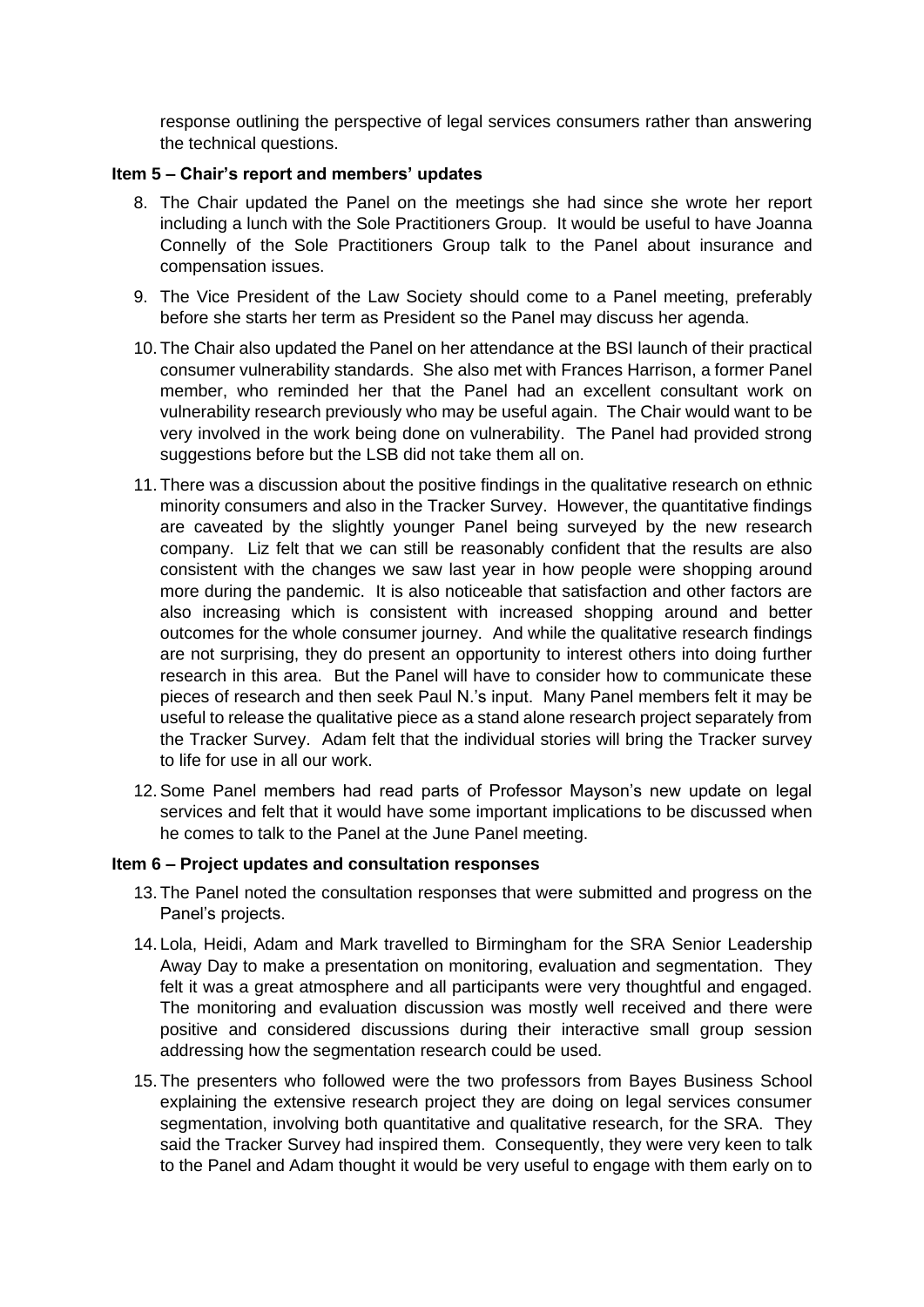help shape the project and have an inside look at what is being done. Mark noted they had just completed the literature review so they are still in the very early stages.

- 16. Lola reminded everyone that the secretariat and some Panel members had already had a couple of meetings with the SRA before they found a research partner to carry out the work, but this was the first time we saw the actual research team. Liz felt that everything we have heard so far indicates that they are taking this project very seriously and trying to do it to a very high standard. Heidi explained the Bayes team had been invited to this Panel meeting but as they were unable to make it, they had suggested another date in May which would be confirmed shortly.
- 17.With regard to the Consumer Focused Regulation project, Panel members thought it could be useful to explore cost-sharing or joint research with a complimentary body.
- 18. There has also been discussion about the LSB possibly commissioning the Consumer Panel to do some work on the contextualisation of quality indicators. The LSB did this in 2016 which led to a 2016 Panel paper which was useful. In the consultation on the consumer empowerment policy statement, there were many responses that cited contextualisation as a barrier to publishing complaints data. Panel members noted that regulators would have to do lots of research with consumers to find out how to ensure consumers are able to understand and use this information effectively. This process is what would need to be set out in any commissioned paper. It would need to explain what primary research the regulators need to do and then how they could use that information to design an effective regulatory intervention. This analysis should focus on how quality indicators can help service providers and ultimately how they can help their consumers.
- 19. The MTCOG meeting was happening at the same time as the Panel meeting, so Liz left to participate in the discussion about the contextualisation of quality indicators in that online meeting in order to update the Panel at the end of the meeting.

#### **Action: Secretariat to confirm the meeting with the Bayes Team working on the SRA consumer segmentation research**

## **Action: Secretariat to have further discussions with the LSB about a possible commission on how to go about contextualising quality indicators**

## **Item 7 – SRA Unbundling Pilot Team**

- 20. The Chair welcomed Ben Wagenaar, Head of Innovation and Technology, Regulatory Policy, and Dharmista Mistry, Innovation and Technology Policy Associate, who are wrapping up the Family Law Unbundling Pilot at the SRA. She also noted how happy the Panel was to see that this pilot project was happening.
- 21.Ben explained that there are some emerging themes from the pilot, however, they were still waiting for the YouGov consumer research they had commissioned. There were 20 different sized firms, a charity and a technology start-up that formed the cohort for the pilot, who were all interviewed. One main recurring theme was about getting professional indemnity insurance (PII) for unbundled services, so they had spoken with the SRA Insurance Data Committee which is a forum with many insurers who offer PII to solicitors. They told them they don't see very many applications which include unbundling. The rate can be as low as 1 or 2% while it seems that unbundling is happening more widely. Some solicitors did see unbundling as a way to increase access to justice though they do not always call it that. Therefore, the SRA plans to look into the term "unbundling" to see how well it is understood in the profession as well as with consumers. It was also clear that insurers were very worried about unbundling,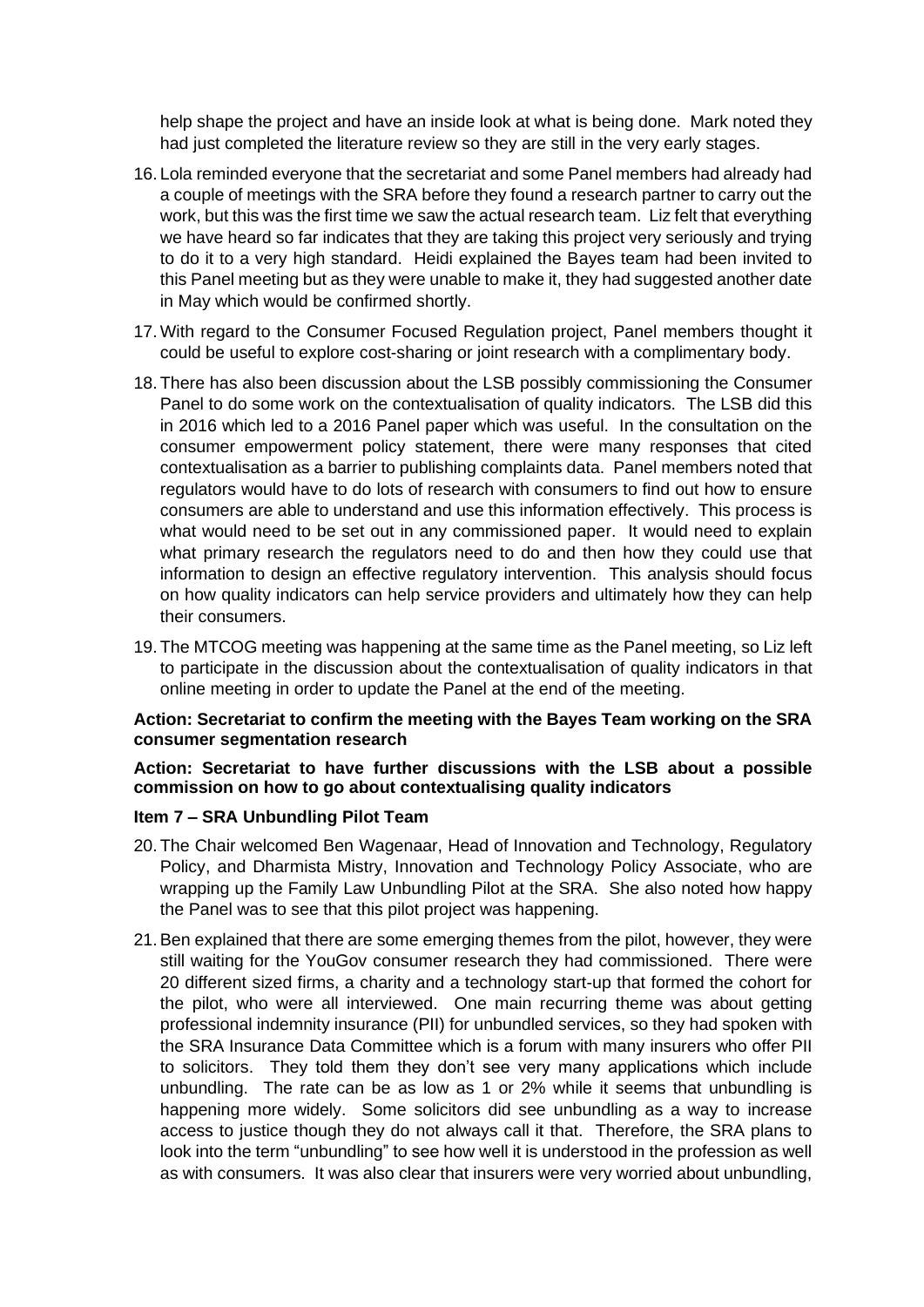specifically where consumers could make an error that would increase their risk and therefore wanted to ensure the scope of the retainer is extremely clear.

- 22. Technology is being used by firms to assist with unbundling. For instance, one firm uses software where clients will provide information online before they even meet with a lawyer and then ask questions and segment each user based on their answers. Interestingly, insurance companies find there is less risk where a firm uses technology because there is an audit trail.
- 23. For those solicitors doing unbundling or thinking about it, the top two concerns are insurance and the capability of the client. The Chair questioned whether they were worried about the capability of all clients and how they tested capability. These were questions that would have to be explored in the future. When technology is used, some technical agility is required just to sign on to the portal. Some firms don't advertise an unbundled service because they gauge the client's capability before offering it.
- 24. The YouGov survey commissioned by the SRA asked questions of people who had used all kinds of legal services (excluding conveyancing), half of whom used unbundling and half who didn't.
- 25.Paul noted that if the firms that are doing unbundling are small or medium sized firms they might struggle to invest in technology because it is not something that can be bought off the shelf. Most of the SRA firms they looked at were small to medium sized firms, though there were also some unregulated firms such as the legal start-up. David asked about whether they had cross-referenced their data with the Legal Ombudsman and Ben said they would investigate that possibility, as evidence around complaints in the unbundling space could be useful.
- 26. The Panel suggested that unbundling is not universally understood, and it must be explained. What is covered in the retainer is as important as what is not covered. These are issues that would be addressed in the client care letter as well as ongoing communication between the service provider and the client. The unbundling pilot also showed that the majority of unbundling clients are vulnerable clients and this makes a difference to accountability for the solicitor because they need more help to understand things. This increased risk is what insurers are worried about. It would be interesting to see if insurers have look for lessons from other sectors.
- 27. The secretariat noted that the Panel had done research in this area some years back and had found that providers were having the same types of concerns then. The Panel had suggested clear guidance as a way of allaying some of these concerns. Guidance and more specific transparency rules are being considered. It is also important to recognise that the unregulated sector is the fastest growing area in unbundled services. The Chair asked whether guidance on unbundling for the free advice sector could be helpful as they don't give legal advice but do provide options to those who could not get legal assistance. Mark pointed out that often the front door is an unregulated firm but with unbundling they often then point a consumer to a regulated professional for specific services, which means that the provision of guidance to unregulated firms might still be relevant to the SRA.
- 28.Paul noted that "consulting" means you get feedback as opposed to "informing", where the provider would not necessarily get feedback. This difference is an important way to reduce liability. Risk frameworks from other sectors could be helpful.
- 29. The Chair felt that those who are unbundling unconsciously are the most risky as they may do it without the right communication to support it and while it might look like a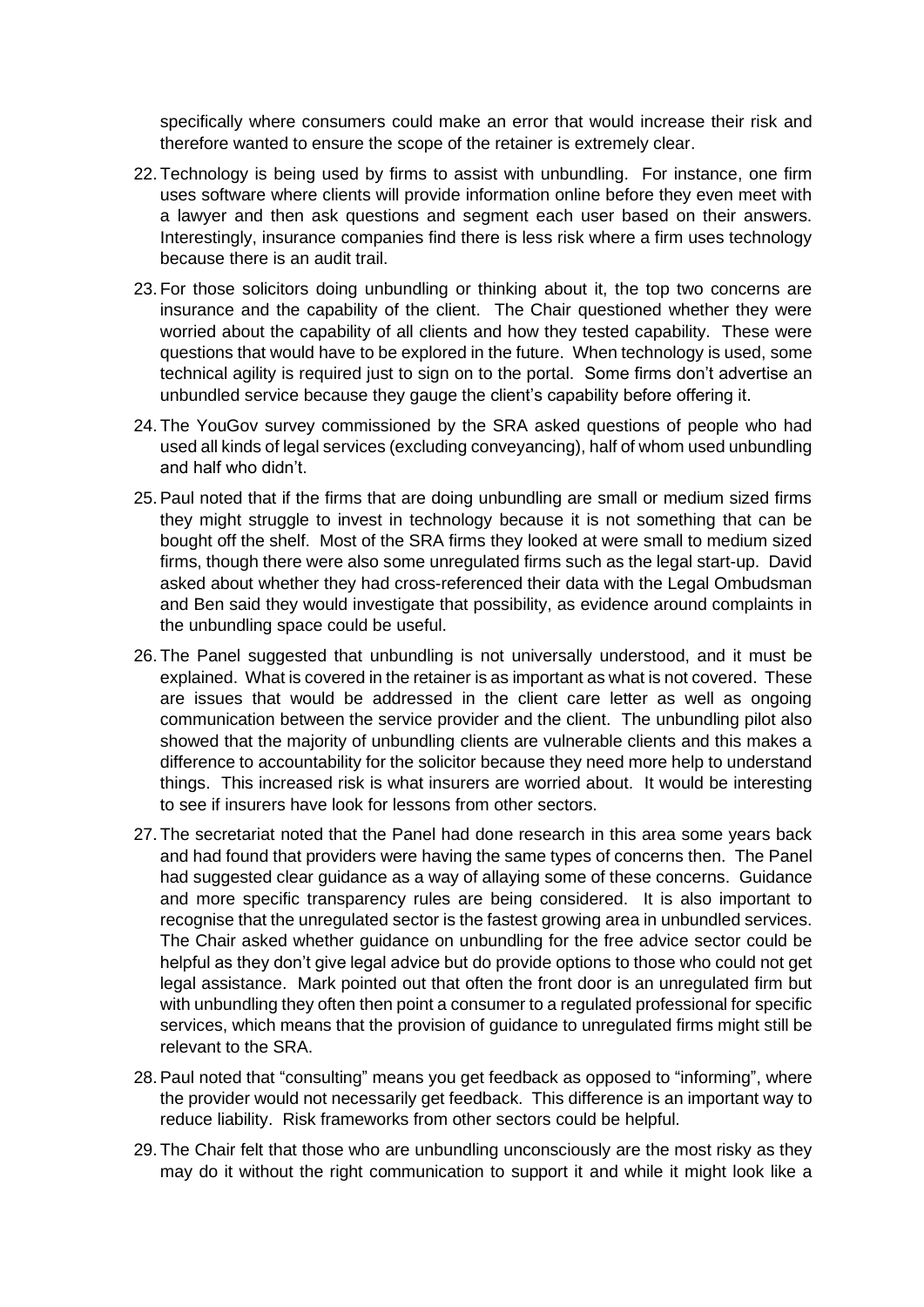conventional product, it increases risk for everyone. Where communication is really good, it is less likely that there will be problems.

- 30. Liz explained that specifically defining the risk is a good way of dealing with it and Dharmista said the SRA is looking more closely at risk with insurers, and unbundling has been added to the list of areas to examine. Data from the Legal Ombudsman would also be useful in defining the risk. The cases that have gone to court are a very tiny proportion of those using unbundling.
- 31.As they are wrapping up the pilot, they will put out a report and host a webinar to launch it to provide a platform for further discussion. Paul thought it would be important to highlight unbundling best practice to reduce the risk and make the market more dynamic and efficient. David pointed out that industry champions who can speak to the realities of unbundling could be very powerful in showing that there are those who have insurance, are doing unbundling and making a profit from it.

**Action: Secretariat to consider putting out a blog post once the Unbundling Report and Consumer Research is published to keep the unbundling conversation going**

**Action: Secretariat to explore whether Citizens Advice or Legal Choices will include unbundling as an avenue to legal services for those with limited resources (suggestions webpage)**

#### **Item 8 – LSB Vulnerability Research**

- 32. The Chair welcomed Tom May, LSB Research Manager and Aisling O'Connell, LSB Regulatory Policy Manager to tell the Panel about the LSB's new vulnerability research. Community Research did a literature review and then 30 in-depth interviews were completed with members of the public and 10 interviews with various advice organisations in November 2021.
- 33. The LSB was looking at vulnerability by considering whether an inclusive design approach could be useful. The Chair noted that the aim should be optimising legal services rather than focussing on detriment. Particularly in legal services, most individuals have elements of vulnerability. Tom agreed that it was the nature of the interactions, not the nature of individuals, that determines the effects of consumer vulnerability – which is not a fixed state but can fluctuate.
- 34.Vulnerability affects a person's sense of agency and can make new information even harder to understand. A power imbalance between the lawyer and the consumer can further reduce the sense of agency, especially where a consumer such as a homeless person or a victim of domestic violence may be uncomfortable with figures of authority.
- 35.Vulnerability is not always visible, for example individuals with dyslexia or a history of traumatic experiences. The research discusses the cases of real people. The advice organisations highlighted that market exclusion was a big issue as very few people they talked to would go on to enforce their rights. Lack of affordability, no easy supply of services available, lack of agency or feeling trapped by circumstances could all play a role here. In addition, poorer outcomes such as lower settlements were also more likely for these people.
- 36.Because the law does not map easily onto people's lives, it makes it very difficult for people to realise they have legal issues. But if a person is able to connect with a lawyer, how he/she interacts with them and how the service is designed and delivered can increase or reduce a person's level of vulnerability and manage their anxiety, which directly impacts on their ability to receive information and communicate.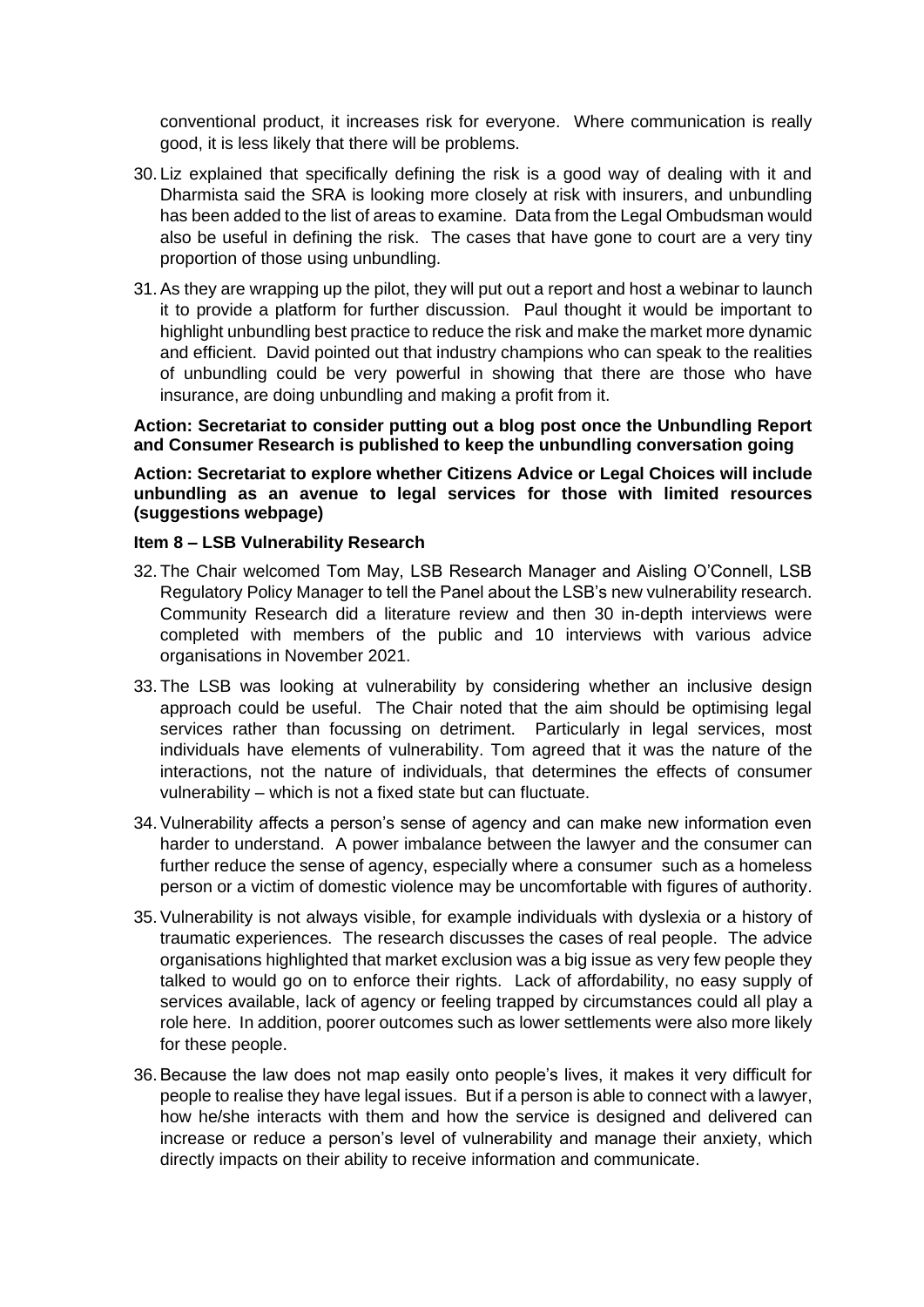- 37.Aisling explained how the LSB looked at these journeys play out, either having a legal service provider increase their vulnerability or reduce their vulnerability, via individual case studies. The circumstances people find themselves in when they need a lawyer (such as going through probate, a divorce, an accident or losing a job) can make them find it difficult to take in information or appreciate the legal aspect of the situation. Trusting a legal professional, feeling judged, power imbalances and low quality services or affordability are also issues for vulnerable consumers. After engaging with a legal professional, heightened sensitivities and emotions highlighted the importance of first interactions, expectation management and reassuring and non-judgmental interactions. As the journey continues, ongoing communication and client care is vital. For example, having tools to manage processes as opposed to having to do something new on their own had opposite effects on vulnerable consumers.
- 38.All of this research led the LSB to suggest that there is a case for inclusive design of legal services in the face of processes that do not recognise that everyone can be vulnerable. In addition, because legal professionals can impact the level of vulnerability, an inclusive approach can benefit everyone.
- 39.Suggestions that came from individuals and organisations in the study included public legal education, trusted intermediaries to address lack of knowledge; community links and co-location to help people identify legal needs; helping people choose legal professionals, increasing affordability and authoritative tools to help people check trustworthiness to increase accessibility; having consistent standards on cost, rules, and time-scales, employing empathetic approaches and understanding their needs, using plain language and consistent communication to improve interactions.
- 40.Panel members noted how much cross-over there was between the Panel's qualitative research on ethnic minority users and this vulnerability research. The Chair also pointed out that the newly revised BSI standards on vulnerability are very practical and could be useful. Aisling explained that they would like to do something on education and training guidance to ensure more consistent standards. The Chair explained that it needs to be done for everyone and not only those entering the profession so ongoing competence could also be relevant. The LSB planned to launch the research at the end of June with an interactive event to discuss these practicalities.
- 41. Dan felt that accessible information about what to expect would be very helpful. He has described what is needed from individual lawyers as an ongoing ethical approach. Liz would like to see recognition that both the individual professional and the firm have roles in creating inclusively designed services. It might be useful to set out standard information on what to expect and what a person's rights are etc., which smaller firms could just take and use.
- 42. There was a striking similarity in the almost universal vulnerability of legal services consumers and those receiving healthcare (more so than financial services) so looking at that sector could be very useful. The Chair also felt that the energy sector is also relevant because everyone is vulnerable in a power cut so they have been forced to look closely at vulnerability. Paul also noted that value in legal services could be seen as a function of the emotional impact on the consumer. Tom and Aisling invited the Panel to email in any further reflections.
- 43. The Panel all agreed that everything discussed today was all interconnected from vulnerability to complaints to unbundling. Diversity, ethics and vulnerability are also linked – even in how Dan describes the ability to deal with a client's needs as an ongoing ethical obligation. And legal services consumers, whether they are vulnerable or ethnic